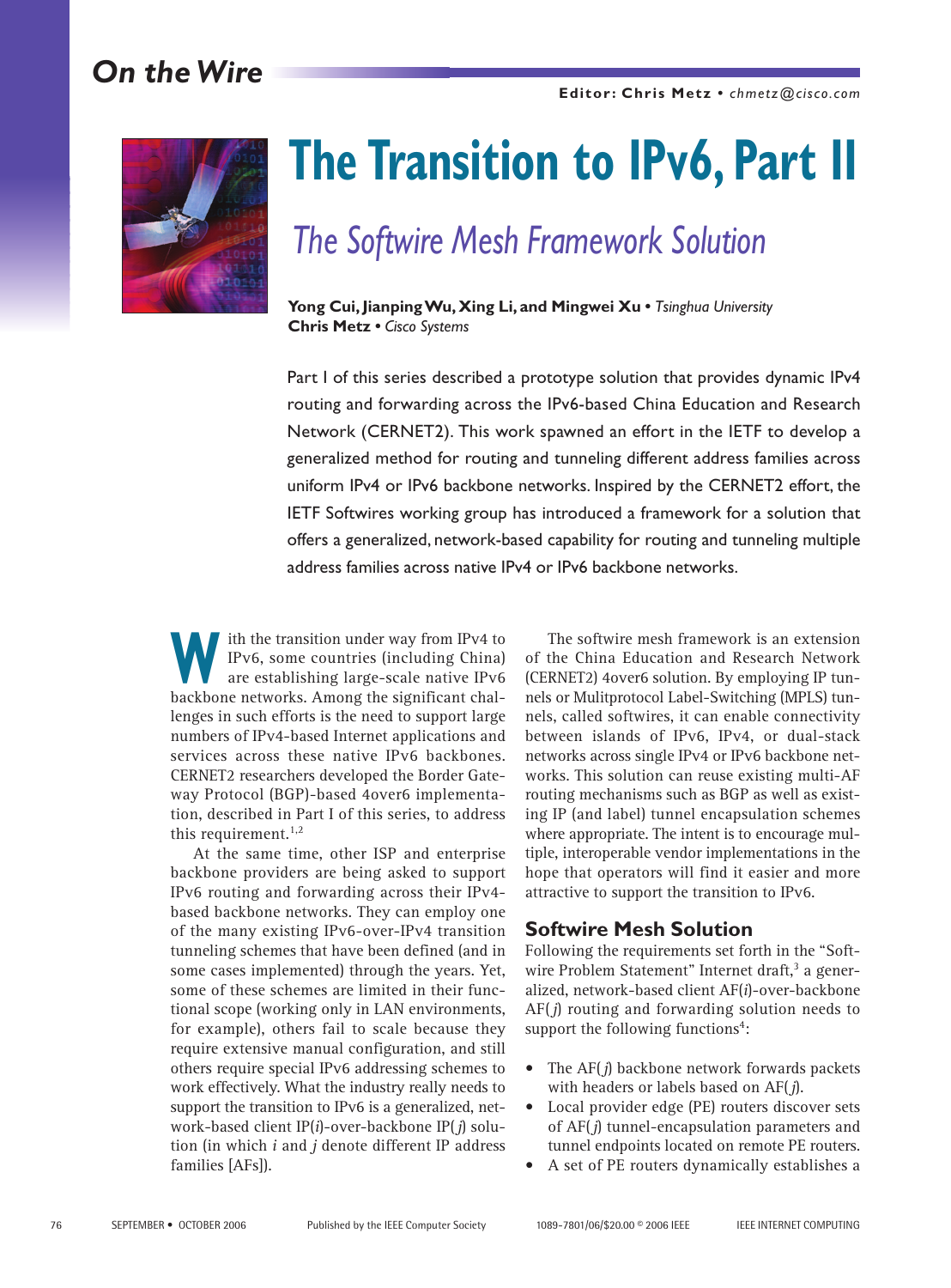mesh of inter-PE tunnels with tunnel headers based on AF( *j*). Ingress PE routers direct client AF(*i*) packets into the appropriate tunnels according to destination client AF(*i*) prefixes and next hops reachable through the other end of the tunnel.

- Local PE routers store client AF(*i*) prefixes, AF(*i*) next hops, and tunnel-identifier/nexthop addresses and distribute them in a scalable fashion to interested remote PE routers. (The tunnel identifier/next-hop addresses bind the advertised client AF(*i*) prefix/next hops with established inter-PE tunnels leading to that prefix and terminating in the tunnel next-hop address.)
- Ingress PE routers encapsulate client AF(*i*) packets in backbone AF( *j*)-based tunnel headers (IP or labels) and forward them across the backbone AF( *j*) network.

These functions must operate with an interchangeable mix of different AF and tunnelencapsulation types. For example, client AF(*i*) prefixes could be native IPv4, native IPv6, virtual private network (VPN) IPv4, or VPN IPv6. The backbone AF( *j*) could be native IPv6 or native IPv4. Moreover, the tunnel-encapsulation types could be IP-IP,<sup>5</sup> Generic Routing Encapsulation (GRE),<sup>6</sup> or Layer-2 Tunneling Protocol, version 3  $(L2TPv3)<sup>7</sup>$  and other alternatives are certainly possible. MPLS tunnels could possibly even progress client AF(*i*) packets across the AF( *j*) backbone network, consistent with MPLS VPN solutions already deployed in many networks today.

### **Softwire Mesh Architecture**

When describing the softwire mesh framework, we refer to PE routers as AF border routers (AFBRs). These dual-stack AF(*i*, *j*) routers, positioned at the edge of the transit core, peer with one or more customer edge (CE) routers located inside the AF access island to exchange AF access-island reachability information. AFBR nodes also peer with each other directly or via BGP route reflectors to exchange softwire configuration information, perform softwire signaling, and advertise routing information for AF access islands that can be reached through softwires.

The single AF( *j*) transit core is an IPv4 or IPv6 backbone network surrounded by a periphery of AFBRs. It provides inter-access-island connectivity across a mesh of softwires (hence the term *softwire mesh*). Single AF(*j*) access islands (same AF as the core) can communicate across the transit

core using softwires or normal default routing functions, depending on the operator's wishes and the system's routing configuration.

Whether single AF(*i*) or dual-stack AF(*i*, *j*), access islands rely on the transit core for connectivity to remote access-island networks of the same AF. Routers inside an access island will run a routing protocol, and a subset of access island CE routers will peer with upstream AFBRs to exchange client AF(*i*) or AF(*i*, *j*) reachability information.

Softwire tunnel configuration information, which we refer to as softwire encapsulation sets (SW-encap sets), comprises the one or more tunnel-encapsulation types and parameters supported on a given AFBR. Softwire signaling involves the local definition of SW-encap sets on the AFBRs as well as the dynamic establishment of softwires in which peering AFBRs exchange their configured SW-encap sets plus their own IP addresses. Once the sets are in place, each AFBR has sufficient information to encapsulate and then forward packets to prefixes that are reachable via a softwire through any other AFBR in the mesh.

## **Using BGP to Set Up Tunnels and Advertise Prefixes**

Multiprotocol-BGP (MP-BGP) is an ideal choice for softwire signaling.<sup>8</sup> First, it supports the one-tomany signaling paradigm required by the egress AFBR to communicate softwire information to multiple ingress AFBRs. Second, BGP need only operate between softwire-capable AFBR nodes, given that these are the only devices that maintain softwire tunneling state. This saves the routers inside the transit core from having to process softwire-specific messages. Finally, BGP is extensible and so can easily carry softwire information between AFBRs.

An Internet draft coauthored by Cisco engineers has defined a new subsequence address family identifier (SAFI), called the tunnel SAFI, $9$  as a method for using BGP to communicate tunnelspecific information among BGP-speaking routers, including AFBRs. The tunnel SAFI comprises the following elements:

• A new SAFI value (equal to 64) contained in the BGP **MP\_REACH\_NLRI** attribute indicates that the network layer reachability information field pertains to an IPv4 (AFI=1) or IPv6 (AFI=2) tunnel. (We refer to the **MP\_REACH \_NLRI** attribute message with a SAFI value equal to 64 simply as the *tunnel SAFI*.)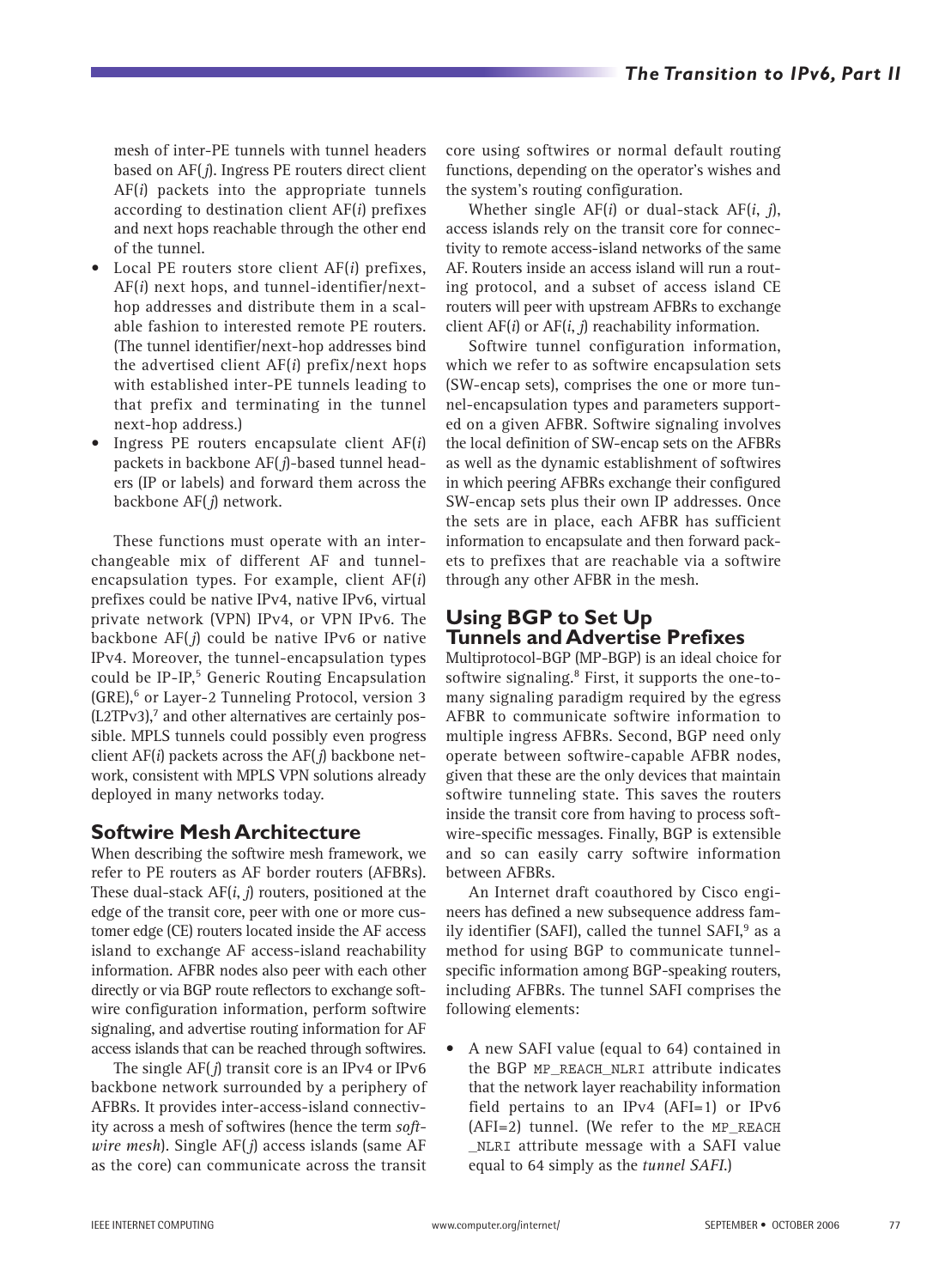

*Figure 1. Border Gateway Protocol (BGP) tunnel SAFI (subsequence address family identifier) message exchanges between dual-stack address family border routers (AFBRs) that automatically establish the mesh of inter-AFBR softwire tunnels. Egress AFBR nodes will advertise BGP updates with pointers to the softwire tunnels to use to reach the AF access-island networks included in the update messages.*

• The tunnel SAFI's NLRI is encoded with a tunnel identifier and the tunnel endpoint's IP address (the egress AFBR's address, in this case). To associate reachability with an advertised prefix through a given softwire, subsequent BGP prefix advertisements will include pointers to index the identifiers and IP addresses that in turn point to the given softwire to use.

The tunnel SAFI might also be associated with one or more additional attributes, including payload AFI and SAFI and softwire-encapsulation parameters (L2TPv3 header parameters, for example). Including the payload information tells the AFBR up front what types of IP packets it needs to process upon their exit from the softwire. The egress AFBR employs MP-BGP to distribute the tunnel SAFI and associated attributes (from the encapsulation parameters) to signal softwire setups to interested AFBR nodes.

Once the softwire mesh is in place, any ingress AFBR can forward packets over a softwire to any egress AFBR. In essence, the egress AFBR nodes use normal MP-BGP routing mechanics to advertise client AF access-island reachability to the set of interested ingress AFBRs. But they also include "pointers" to existing softwire tunnels, basically

informing the ingress AFBR which softwire to use to reach the egress AFBR's prefix. The IETF Softwires working group is still working to define the specific "pointer" mechanism. Figure 1 illustrates the components of the softwire mesh framework architecture and BGP flows for softwire signaling and prefix advertisements.

### **Existing IP Tunnel Encapsulations**

In forwarding packets from an AF access island onto a softwire originating in an AFBR, the ingress AFBR takes the following steps:

- look up AF access-island IP destination addresses in the respective AF access-island routing and forwarding table;
- encapsulate the IP packet in the appropriate softwire transport header (STH); and
- transmit the softwire-encapsulated packets across the single AF transit core based on the STH.

When packets arrive, the egress AFBR removes the STH, performs a lookup of the original IP packet in the corresponding AF access-island routing and forwarding table, and transmits the native AF access-island IP packet toward the respective downstream CE router. The softwire mesh frame-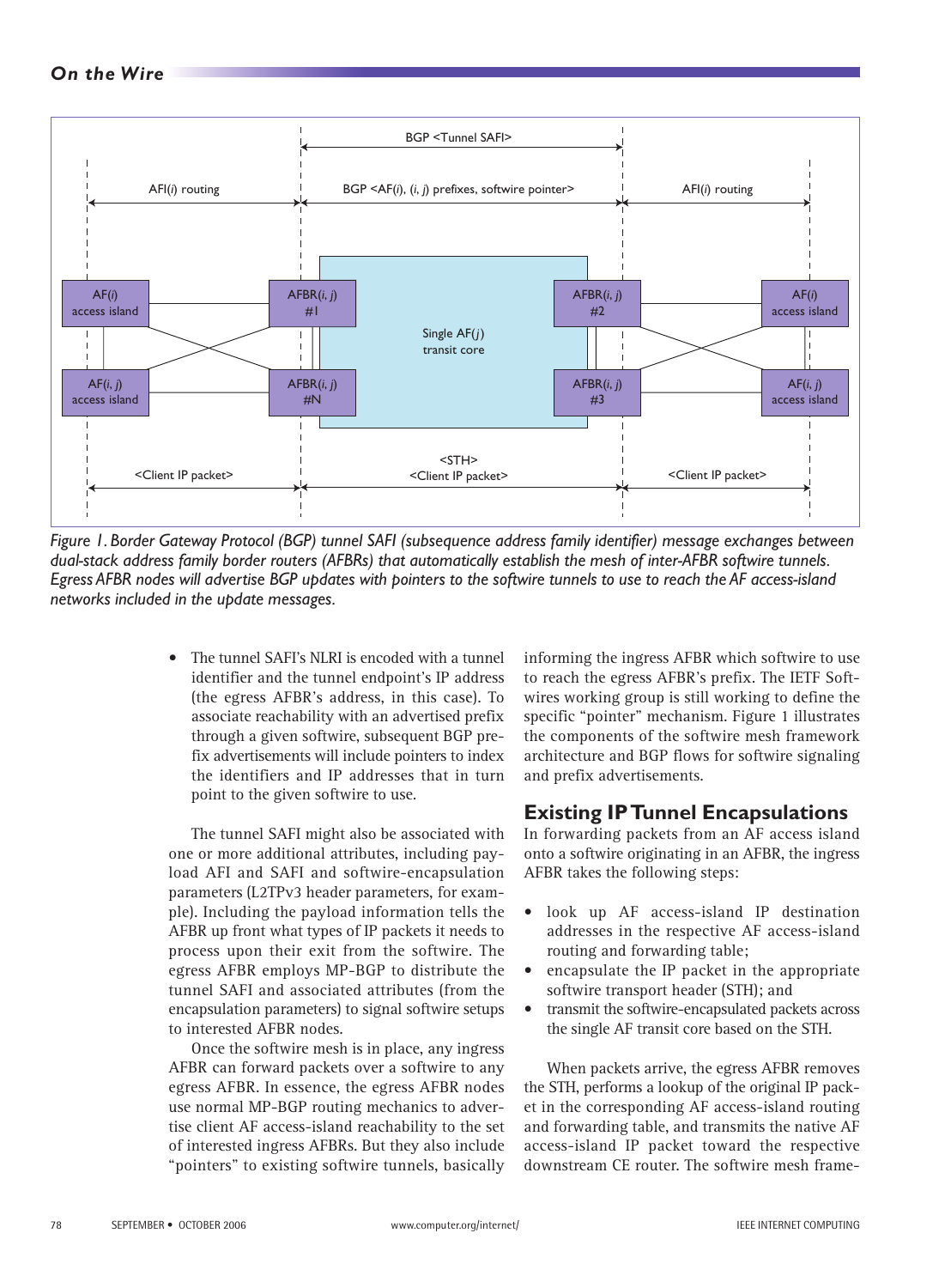| <b>Solution</b>                                                           | <b>Scenario</b>                                                                                                      | Advantage                                                                             | <b>Disadvantage</b>                                                                                                            |
|---------------------------------------------------------------------------|----------------------------------------------------------------------------------------------------------------------|---------------------------------------------------------------------------------------|--------------------------------------------------------------------------------------------------------------------------------|
| IPv6 configured tunnels <sup>10</sup>                                     | Manual inter-router configured<br>IPv6-over-IPv4 tunnels                                                             | Stable and commonly deployed                                                          | Configuration burden                                                                                                           |
| Auto 6to4 tunnel <sup>11</sup>                                            | Offers IPv6 site connectivity to the<br>IPv6 Internet across IPv4 networks                                           | Simple configuration                                                                  | Security risks because relay routers must<br>accept packets from anywhere on the Internet                                      |
| Intra-site Automatic Tunnel<br>Addressing Protocol (ISATAP) <sup>12</sup> | Applied to IPv6 hosts and routers for<br>connectivity over IPv4 networks                                             | Simple IPv6 transition technique in<br>small enterprise or campus networks            | Suboptimal routing and no IPv6 multicast                                                                                       |
| China Education and Research<br>Network (CERNET) 4over6                   | Dynamic IPv4-over-IPv6 tunneling<br>between provider edge (PE)<br>routers using the Border Gateway<br>Protocol (BGP) | Simple dynamic tunnel setup<br>using BGP                                              | Limited to IPv4 (or IPv6)-over-IPv6 tunnels<br>(IP-in-IP or Generic Routing Encapsulation)                                     |
| Multiprotocol Label Switching<br>(MPLS) VPNv6 <sup>13</sup>               | Dynamic IPv6 VPN connectivity<br>over MPLS backbones                                                                 | Coexistence of VPNv4 and VPNv6<br>across MPLS backbones                               | No IPv4-over-IPv6 support; access island<br>prefixes must be stored in virtual private<br>network routing tables on PE routers |
| Softwire mesh framework <sup>4</sup>                                      | Applied to PE routers with IPv6<br>or IPv4 backbones                                                                 | Automatic tunneling, good scalability<br>to support any AFI/SAFI over IPv4<br>or IPv6 | Some details still under development in IETF                                                                                   |

| Table 1. Comparison of $IP(x)$ -over-IP(y) transition solutions. |  |  |  |
|------------------------------------------------------------------|--|--|--|
|------------------------------------------------------------------|--|--|--|

work is designed to accommodate any form of IP tunnel encapsulation, including IP-in-IP, GRE, L2TPv3, and MPLS encapsulation.

### **Comparison to Other Solutions**

Table 1 compares various solutions that let providers tunnel IPv6 packets across IPv4 backbones; the main limitation evident among these approaches is that they fail to perform the converse. The softwire mesh framework is a network-based solution that exploits the scalability of inter-AF communications by using existing IP tunnelencapsulation methods and extending the BGP protocol to enable providers to pass packets of either IP AF across a backbone network of the other AF.

**T** he initial revision of the softwire mesh frame-work draft was presented at the Montreal IETF meeting in July 2006 and adopted as an official working group document. Efforts are under way in the Softwires working group to settle some details, including how to associate IP access-island reachability with softwires and how to advertise IPv4 reachability with IPv6 tunnel endpoints. We expect these issues to be resolved over the next couple of meetings, at which point the document will become a formal RFC standard and operators will be able to test or deploy the techniques to improve IPv6 transition.

In the next installment in this series, we'll describe the details of the softwire mesh solution as they could be applied in several different provider backbone networks.  $\mathbb{E}$ 

#### **Acknowledgments**

This work is supported by the National Natural Science Foundation of China (no. 60403035, 90604024) and the National Major Basic Research Program of China (no. 2003CB314801).

#### **References**

- 1. J. Wu, Y. Cui, and X. Li, "4over6 Transit Using Encapsulation and BGP-MP Extension," IETF Internet draft, Feb. 2006; work in progress.
- 2. J. Wu et al., "The Transition to IPv6, Part I: 4over6 for the China Education and Research Network," *IEEE Internet Computing*, May 2005, pp. 54–59.
- 3. S. Dawkins, "Softwire Problem Statement," IETF Internet draft, Dec. 2005; work in progress.
- 4. J. Wu et al., "A Framework for Softwire Mesh Signaling, Routing and Encapsulation across IPv4 and IPv6 Backbone Networks," IETF Internet draft, June 2006; work in progress.
- 5. A. Conta and S. Deering, *Generic Packet Tunneling in IPv6 Specification*, IETF RFC 2473, Dec. 1998; www.ietf.org/ rfc/rfc2473.txt.
- 6. D. Farinacci et al., *Generic Routing Encapsulation* (GRE), IETF RFC 2784, Mar. 2000; www.ietf.org/rfc/rfc2784.txt.
- 7. J. Lau, M. Townsley, and I. Goyret, *Layer-Two Tunneling Protocol – Version 3* (L2TPv3), IETF RFC 3931, Mar. 2005; www.ietf.org/rfc/rfc3931.txt.
- 8. T. Bates et al., *Multiprotocol Extensions for BGP-4*, IETF RFC 2858, June 2000; www.ietf.org/rfc/rfc2858.txt.
- 9. G. Nalawade et al., "BGP Tunnel SAFI," IETF Internet draft, June 2006; work in progress.